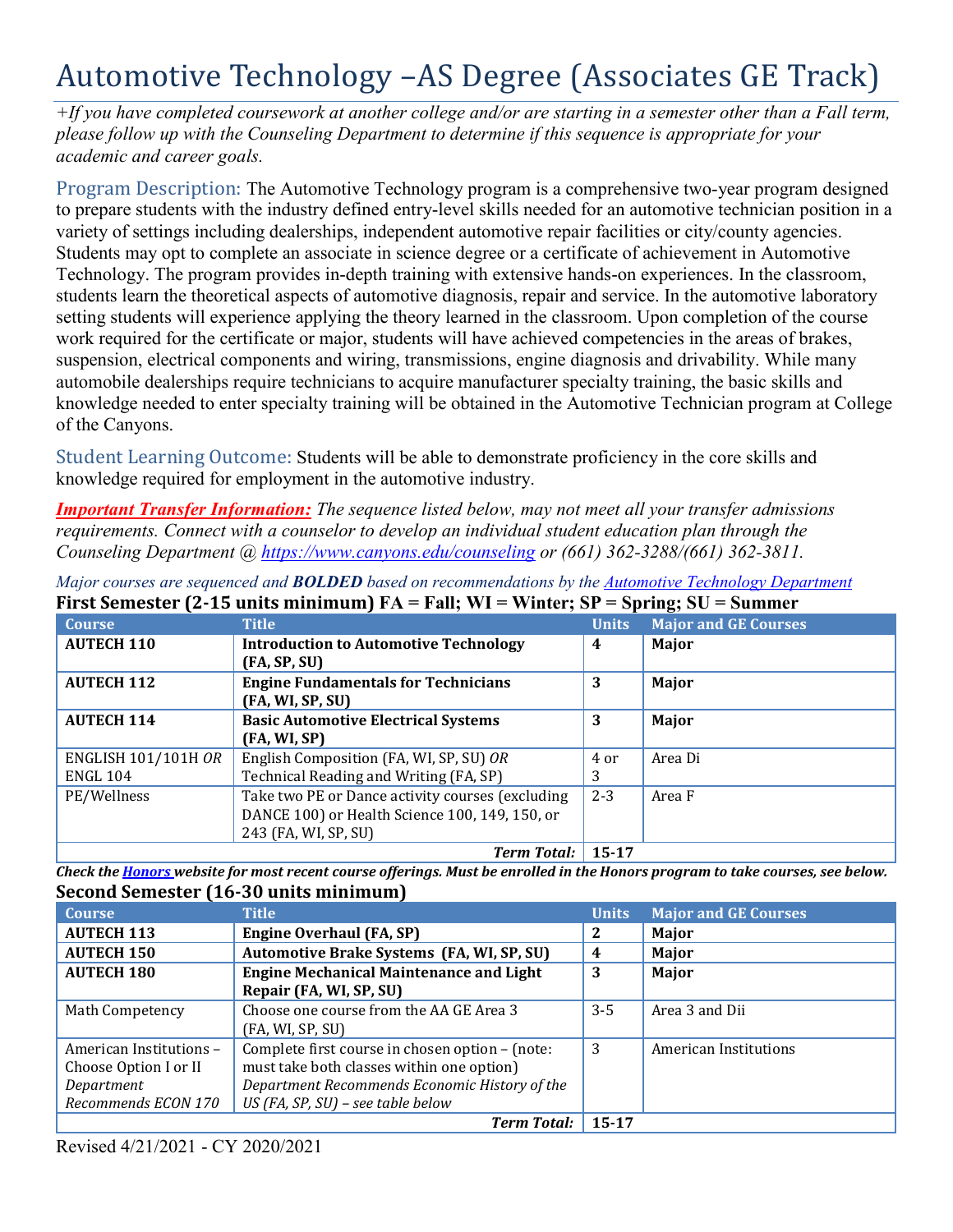| 1 MH & DCMCDCCI (D.1) TO MMCD MMMMMMM |                                                     |              |                             |
|---------------------------------------|-----------------------------------------------------|--------------|-----------------------------|
| <b>Course</b>                         | <b>Title</b>                                        | <b>Units</b> | <b>Major and GE Courses</b> |
| <b>AUTECH 170</b>                     | <b>Automotive Heating, Ventilation and Air</b>      | 3            | Major                       |
|                                       | <b>Conditioning (FA)</b>                            |              |                             |
| <b>AUTECH 140</b>                     | <b>Automotive Suspension &amp; Steering Systems</b> | 3            | Major                       |
|                                       | (FA, SP)                                            |              |                             |
| <b>AUTECH 185</b>                     | <b>Automotive Chassis Maintenance and Light</b>     | 3            | Major                       |
|                                       | <b>Repair (FA)</b>                                  |              |                             |
| American Institutions -               | Complete second course in chosen option - (note:    | 3            | American Institutions       |
| Department                            | both classes must be under the same option)         |              |                             |
| <b>Recommends</b>                     | Department Recommends Introduction to               |              |                             |
| POLISC <sub>150</sub>                 | American Government and Politics (FA, WI, SP, SU)   |              |                             |
|                                       | - see table below                                   |              |                             |
| *Social Science Course –              | Choose one course from the AA GE Area B -           | 3            | Area B and Diversity        |
| Department                            | Department Recommends Managing Diversity in         |              |                             |
| Recommends BUS 126                    | the Workplace (FA, SP, SU) or Introduction to       |              |                             |
| <i>OR SOCI 101</i>                    | Sociology(FA, WI, SP, SU)                           |              |                             |
|                                       | <b>Term Total:</b>                                  | 15           |                             |

## **Third Semester (31-45 units minimum)**

 Courses with an (\*) will also meet the GE Diversity Requirement. Refer to the Associate Degree Checklist for details. \*Consider taking a social science general education course with an (\*) indication on the Associate Degree Requirements Checklist.

## **Fourth Semester (47-61 units minimum)**

| <b>Course</b>           | <b>Title</b>                                         | <b>Units</b> | <b>Major and GE Courses</b> |
|-------------------------|------------------------------------------------------|--------------|-----------------------------|
| <b>AUTECH 120</b>       | <b>Automatic Transmissions &amp; Transaxles (SP,</b> | 5            | Major                       |
| 0r                      | SU) Or Automotive Manual Transmissions and           |              |                             |
| <b>AUTECH 130</b>       | Drive Train Systems (SP, SU)                         |              |                             |
| <b>AUTECH 135</b>       | <b>Engine Performance (FA, SP)</b>                   | 4            | Major                       |
| <b>CWE-186 AUTO</b>     | <b>Cooperative Work Experience Education</b>         | $1 - 4$      | Major                       |
| (Unpaid) OR             | <b>Automotive Technology (FA, WI, SP, SU)</b>        |              |                             |
| <b>CWE-188 AUTO</b>     |                                                      |              |                             |
| Natural Science Course- | Choose one course from the AA GE Area A              | 3            | Area A                      |
| Department Recommends   | (FA, WI, SP, SU) - Department Recommends             |              |                             |
| <b>ENVRNMNT 104</b>     | Energy Resource Conservation (FA, SP)                |              |                             |
| Arts Course -           | Choose one course from the AA GE Area C              | 3            | Area C                      |
| Department              | Department Recommends Business Ethics (FA, SP,       |              |                             |
| Recommends BUS 160      | SU) OR Process of Communication (FA, WI, SP, SU)     |              |                             |
| OR COMS 100             |                                                      |              |                             |
|                         | <b>Term Total:</b>                                   | $16+$        |                             |

## **Total Units: 61+**

**American Institutions Requirement –** Select one of the options below and complete a total of 6 units

| <b>Option I</b>  | One course from the following: Economics 170/170H, History 111/11H, History 112/112H,<br>History 120/120H, or History 130 AND Political Science 150/150H (FA, WI, SP, SU) |
|------------------|---------------------------------------------------------------------------------------------------------------------------------------------------------------------------|
| <b>Option II</b> | History 111/111H AND History 112/112H (FA, WI, SP, SU)                                                                                                                    |

*Note: In order to complete your AS in two years a minimum of 15 units per semester is necessary. You may enroll during the winter/summer intersessions to help lighten your academic load during the fall and spring semesters.* 

#### **Counseling Resources**

Counseling Department: <https://www.canyons.edu/studentservices/counseling>/ Automotive Technology [Department:https://www.canyons.edu/academics/automotive/index.php](https://Department:https://www.canyons.edu/academics/automotive/index.php)